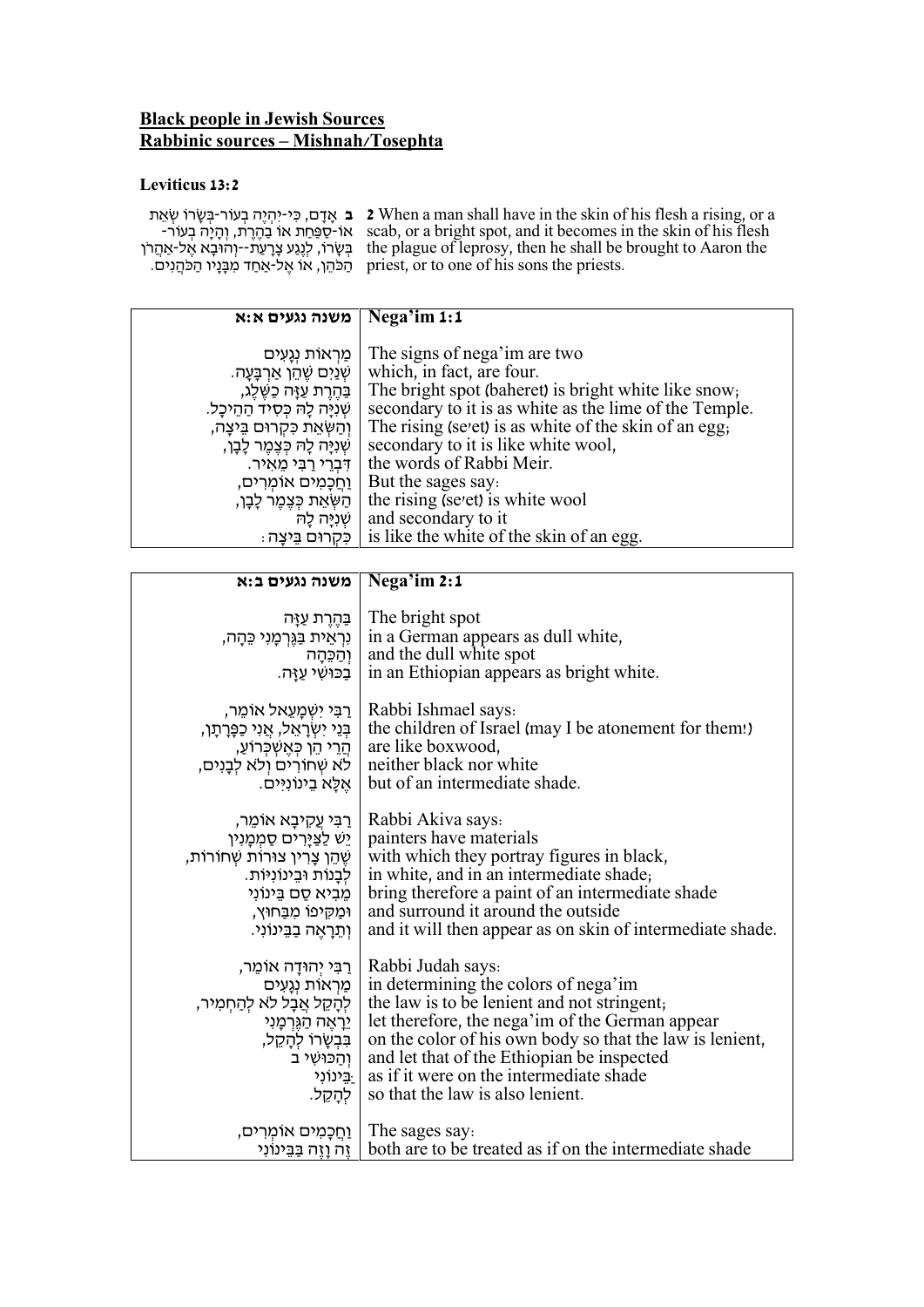## **English Explanation of Mishnah Nega'im 2:1**

Our Mishnah deals with the problem that the colour of nega'im appear differently depending upon the skin colour of the person being examined. This could undermine the objectivity of the examination

The bright spot in a German appears as dull white, and the dull white spot in an Ethiopian appears as bright white. A "bright spot" is impure, but on a pale German (I assume this means anyone from northern Europe) it will look dull. This would mean that he will be declared pure, even though he should not be. On the opposite end of the spectrum, a dull spot, which should not be impure, will look bright on an Ethiopian's skin. This will cause him to be isolated and then, if it remains, to be declared impure. The question is how do we deal with this situation?

Rabbi Ishmael says: the children of Israel (may I be atonement for them!) are like boxwood, neither black nor white but of an intermediate shade. Rabbi Ishmael says that we use the skin of Israelites, which is dark but not black, as the barometer. This is because the laws of nega'im were stated with regard to Israelites. As an aside, Rabbi Ishmael offers to take upon himself vicarious atonement for Israel's sins.

Rabbi Akiva says: painters have materials with which they portray figures in black, in white, and in an intermediate shade; let, therefore a paint of an intermediate shade be brought and applied around the outside of the nega, and it will then appear as on skin of intermediate shade. Rabbi Akiva says that we actually paint the person's skin, at least around the nega. This way we can get an unbiased portrait of what shade the nega really is.

Rabbi Judah says: in determining the colours of nega'im the law is to be lenient and not stringent; let, therefore, the nega'im of the German be inspected on the colour of his own body so that the law is lenient, and let that of the Ethiopian be inspected as if it were on the intermediate shade so that the law is also lenient.

Rabbi Judah says that we always rule leniently. Therefore, if the spot looks dull on the German, he is pure. And if it looks bright on the Ethiopian, we estimate how it would look on a person of average skin colour.

The sages say: both are to be treated as if the nega was on the intermediate shade. The sages disagree and say that all nega'im are judged based on an average background. This opinion seems to agree with Rabbi Akiva.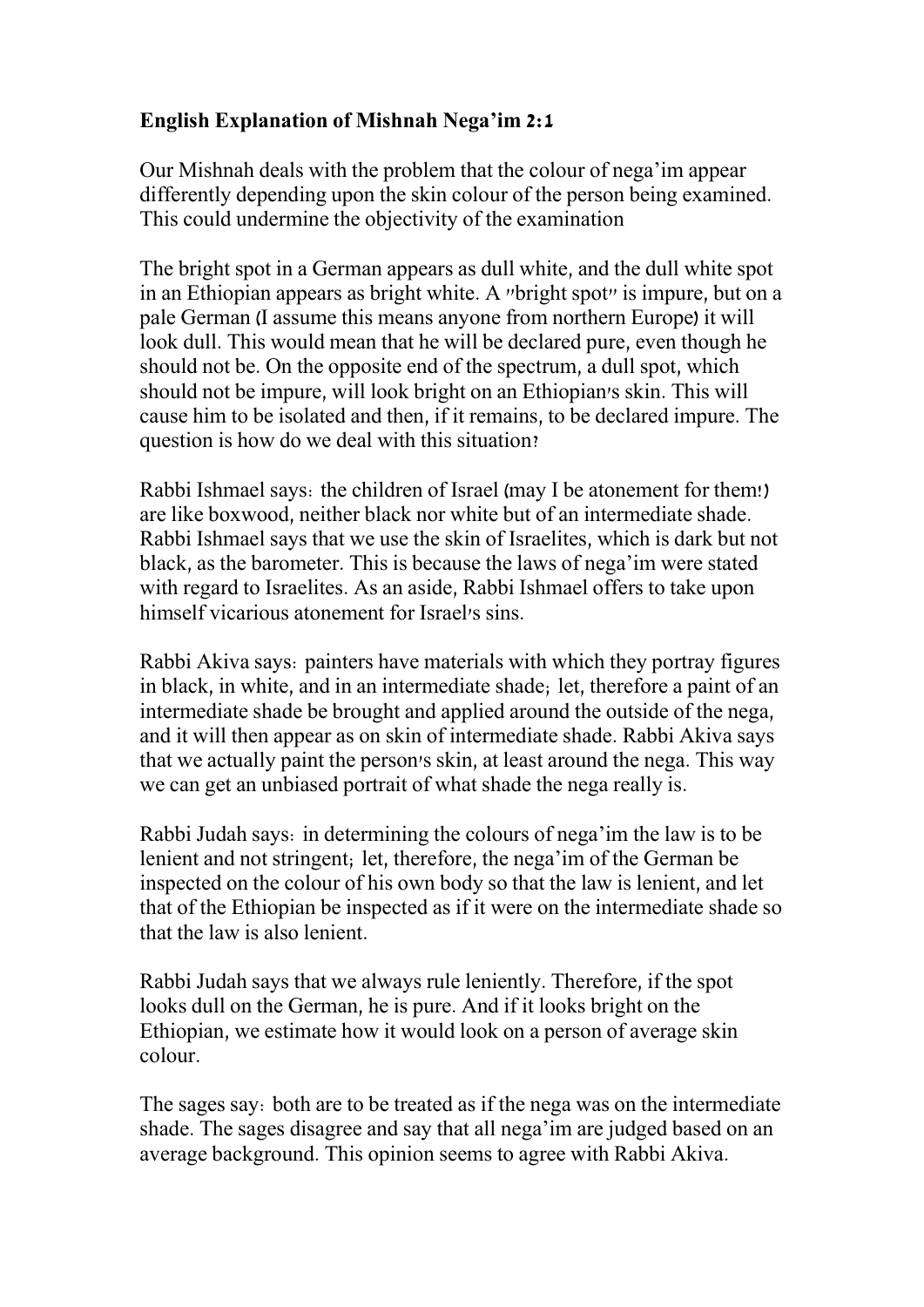## **Numbers Chapter 3**

**יג** כִּי לִי, כָּל-בְּכוֹר--בְּיוֹם הַכֹּתִי כָל-בְּכוֹר בְּאֶרֶץ מִצְרַיִם הִקְדַּשְׁתִּי לִי כָל-בְּכוֹר בְּיִשְׂרָאֵל, מֵאָדָם עַד-בְּהֵמֶה : לִי יִהְיוּ, אֲנִי יְהוָה. {פ

**13** for all the first-born are Mine: on the day that I smote all the first-born in the land of Egypt I hallowed to Me all the first-born in Israel, both man and beast, Mine they shall be: I am the LORD.' **{P}**

| משנה בכורות ז:ו                                                                                                                                                                                                                                                                                                                                                                                                                                                                                                                                                                          | <b>Mishnah Bechorot 7:6</b>                                                                                                                                                                                                                                                                                                                                                                                                                                                                                                                                                                                                                                                                                                                                          |
|------------------------------------------------------------------------------------------------------------------------------------------------------------------------------------------------------------------------------------------------------------------------------------------------------------------------------------------------------------------------------------------------------------------------------------------------------------------------------------------------------------------------------------------------------------------------------------------|----------------------------------------------------------------------------------------------------------------------------------------------------------------------------------------------------------------------------------------------------------------------------------------------------------------------------------------------------------------------------------------------------------------------------------------------------------------------------------------------------------------------------------------------------------------------------------------------------------------------------------------------------------------------------------------------------------------------------------------------------------------------|
| ְהַמַּקִּישׁ בְּקַרְסֻלָּיו,<br>  וּבְאַרְכּוּבוֹתָיו,<br>∣ וּבַעַל פִּיקָה,<br>  כֹּל שֶׁמַקִיף פַּרְסוֹתָיו<br>וְאֵין אַרְכּוּבוֹתָיו נוֹשְקוֹת זוֹ לָזוֹ.                                                                                                                                                                                                                                                                                                                                                                                                                             | If one knocks his ankles [against each other, in walking]<br>or rubs his legs (against each other);<br>a ba'al pikah (protuberance!)<br>ן חָנִשְל and an ikkel.<br>אֵיזֶהוּ עִקֵל, What is an ikkel?<br>One whose knees do not touch each other<br>when he puts his feet together.                                                                                                                                                                                                                                                                                                                                                                                                                                                                                   |
| פִּיקָה יוֹצְאָה מְגּוּדָלוֹ,<br>ְעֵקֵבוֹ יוֹצֵא לַאֲחוֹרָיו,<br>ּפְּרִסַתוֹ רְחָבָה כִּשֶׁל אַוָּז.<br>אֵצְבָּעוֹתָיו מְרְכָּבוֹת זו עַל זו,<br>  או קלוּטות (לִמַעִלָה) עַד הַפֵּרֵק,<br>ַ כַּשֶׁר<br>לְמַטָּה מִן הַפֶּרֶק וַחֲתָכָהּ, כָּשֵׁר.<br>הָיְתָה בוֹ יְתֶרֶת וַחֲתָכָהּ,<br>ּאִם יֵשׁ בָּה עֵצֵם, פָּסוּל.<br>  וְאִם לָאו, כָּשֵׁר.<br>ן יָתֵר בְּיָדָיו וּבְרַגְלָיו<br>שֵׁשׁ <u>ו</u> ְשֵׁש<br>  עֵשְׂרִים וְאַרְבַּע,<br>ַרְבִּי יְהוּדָה מַכְשִׁיר,<br>וַחֲכָמִים פּוֹסְלִים.<br>השׁוֹלֵט בִּשְׁתֵּי יָדָיו,<br>  רַבִּי פּוֹסֵל,<br><u>ן וַחֲכָמְים מַכְשְׁירִים.</u> | If he has a lump protruding from his thumb,<br>or if his heel projects backward,<br>or if his feet are wide like those of a goose.<br>Or if his fingers lie one above the other.<br>If they are webbed up to the joint,<br>he is fit,<br>if below the root, if he cuts it, he is also fit.<br>If he has an additional finger and he cut it off,<br>if there was a bone in it, he is unfit,<br>but if not, he is fit.<br>If he has additional fingers and additional toes,<br>on each hand and foot six fingers and six toes,<br>[making altogether] twenty-four [fingers and toes]:<br>Rabbi Judah declares him fit,<br>But the sages declare him unfit.<br>One who has equal strength in both hands.<br>Rabbi declares him unfit,<br>But the sages declare him fit. |
| ∣ וִהֲגִיחוֹר,<br>  וְהַלַּבְקָן,<br>וִהַקְפֵּח,<br>וְהַנַּנְס,<br>ּוְהַחֲרֵשׁ,<br>∣ וִהַשּׁוֹטֵה,                                                                                                                                                                                                                                                                                                                                                                                                                                                                                       | , A kushi   הכּוּשִׁי   A kushi<br>a gihur (red skinned)<br>a lavkan, (albino)<br>a kippeah, (very tall and thin)<br>a dwarf,<br>a deaf-mute,<br>an imbecile,                                                                                                                                                                                                                                                                                                                                                                                                                                                                                                                                                                                                        |
| וּבַעֲלֵי נְגָעִים טְהוֹרִין,<br>פּסוּלין בַּאַדַם,<br>ּוּכְשֶׁרִין בַּבְּהֵמַה.                                                                                                                                                                                                                                                                                                                                                                                                                                                                                                         | ן יְהַשְּׁכּוֹר   one intoxicated,<br>or afflicted with plague marks which are clean -<br>(these defects) disqualify in human beings<br>but not in animals.                                                                                                                                                                                                                                                                                                                                                                                                                                                                                                                                                                                                          |
| ַרַבָּן שִׁמְעוֹן בֵּן גַּמְלִיאֵל אוֹמֵר,<br>שׁוֹטָה בַבְּהֵמָה אֵינָהּ מְן הַמֵּבְחָר,                                                                                                                                                                                                                                                                                                                                                                                                                                                                                                 | Rabban Shimon ben Gamaliel says:<br>a mad animal is not a choice sacrifice.                                                                                                                                                                                                                                                                                                                                                                                                                                                                                                                                                                                                                                                                                          |
| ַרַבִּי אֱלִיעֵזֵר אוֹמֵר,<br>אַף בַּעֲלֵי דִלְדּוּלִין,<br>פִּסוּלִין בָּאֲדָם,<br>וּכִשֵּׁרִין בַּבְּהֻמָּה                                                                                                                                                                                                                                                                                                                                                                                                                                                                            | Rabbi Eliezer says:<br>also those afflicted with dangling warts<br>they are unfit in human beings<br>but are fit in animals.                                                                                                                                                                                                                                                                                                                                                                                                                                                                                                                                                                                                                                         |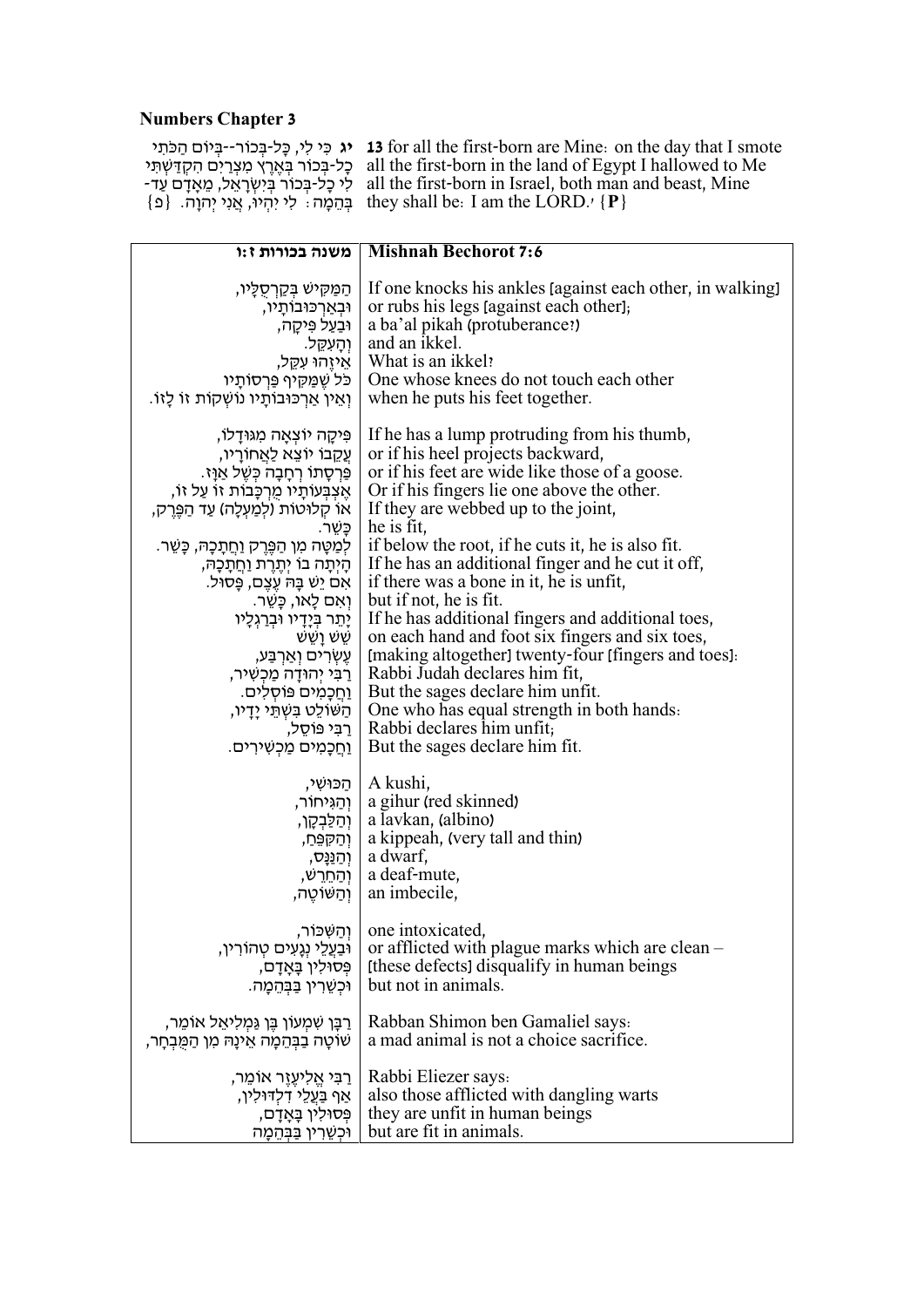| תוספתא מסכת ברכות פרק ו                                   | <b>Tosephta Masechet B'rachot Chapter 6</b>                                                                       |
|-----------------------------------------------------------|-------------------------------------------------------------------------------------------------------------------|
| הלכה ב                                                    |                                                                                                                   |
| הרואה את ע״ז או׳ ברוך ארך                                 | Halacha 2<br>[A person] who sees an idol says Blessedwho is                                                       |
| אפים                                                      | merciful).                                                                                                        |
| מקום שנעקרה ממנו ע״ז או׳                                  | A place from where an idol was uprooted, says                                                                     |
| ברוך שעקר עייז מארצנו יהי                                 | Blessed who uprooted an idol from our land. May it                                                                |
| רצון מלפניך ה׳ אלינו שתעקר                                | be Your will, Lord our God, that idols will be uprooted                                                           |
| ע״ז מכל מקומות ישראל ותשיב                                | from our entire land and from all places where Jews                                                               |
| לב עבדיך לעבדך                                            | (live), and may You return the heart of your servants to                                                          |
| הרואה את אכלסין אומי ברוך                                 | serve you.<br>[A person] who sees large crowds says Blessed who                                                   |
| חכם הרזים לפי שאין                                        | is wise to secrets, because their faces are not similar to                                                        |
| פרצופותיהן דומין זה לזה ואין                              | each other and their minds are not similar to each other.                                                         |
| דעתן דומות זו לזו                                         |                                                                                                                   |
| בן זומא כשראה אוכלסין בהר                                 | When Ben Zoma saw large crowds [of people] on the                                                                 |
| הבית או׳ ברוך מי שברא את                                  | Temple Mount he said, "Blessed be the One who                                                                     |
| אלו לשמשני כמה יגע אדם<br>הראשון ולא טעם לוגמה אחת        | created all of these [people] to serve me. How much the<br>first man toiled before he tasted [even] one mouthful? |
| עד שזר׳ וחרש וקצר ועמר ודש                                | He planted (grain), ploughed, reaped, bound sheaves,                                                              |
| וזרה וברר וטחן והרקיד ולש                                 | threshed, winnowed, selected, ground, sifted, kneaded,                                                            |
| ואפה ואחר כך אכל ואני עומד                                | and baked, and [only] after that [he] ate [bread]. And I                                                          |
| בשחרית ומוצא אני את כל אילו                               | stand up in the morning and I find all of these [foods] in                                                        |
| לפני                                                      | front of me [already prepared]."                                                                                  |
| כמה יגע אדם הראשון ולא לבש<br>חלוק עד שגזז ולבן ונפס וצבע | How much the first man toiled before he wore a shirt?<br>He sheared [wool], washed, combed, dyed, spun, wove,     |
| וטווה וארג ואחר כך לבש ואני                               | and sewed, and [only] after that he wore [clothes]. And I                                                         |
| עומד בשחרית ומוצא את כל                                   | stand up in the morning and I find all of these (clothes)                                                         |
| אילו לפני                                                 | in front of me [already made].                                                                                    |
| כמה אומניות שוקדות                                        | How many skilled labourers are anxious to wake up                                                                 |
| ומשכימות ואני עומד בשחרית                                 | (early to sell their goods), and I stand up in the morning                                                        |
| ומוצא כל אילו לפני                                        | and I find all of these [goods] in front of me [already]<br>made]."                                               |
| וכן היה בן זומא או׳ ארח טוב                               | And also Ben Zoma used to say, "What does a good                                                                  |
| מהוא או׳ זכור בעל הבית לטוב                               | guest say: 'May the host be remembered for good! How                                                              |
| כמה מיני יינות הביא לפנינו                                | many different types of wine he brought in front of us?                                                           |
| כמה מיני חתיכות הביא לפנינו                               | How many different pieces (of meat) he brought in front                                                           |
| כמה מיני גלוסקאות הביא<br>לפנינו כל שעשה לא עשה אלא       | of us? How many different types of fine white bread he<br>brought in front of us? Everything that he did, he did  |
| בשבילי                                                    | only for me.'                                                                                                     |
| אבל ארח רע מהוא אוי וכי מה                                | But what does a bad guest say? And what did I eat of                                                              |
| אכלתי לו פת אחת אכלתי לו                                  | his? I ate [only] one bread of his. I ate [only] one piece                                                        |
| כוס אחת שתיתי לו כל מה                                    | [of meat] of his. I drank only one cup [of wine] of his.                                                          |
| שעשה עשה לצורך אשתו ובניו                                 | Everything that he did, he did only for his wife and<br>children."                                                |
| ואוי זכור כי תשגיא פעלו וגו י                             | And so also it says, " <i>Remember this so that you may</i>                                                       |
|                                                           | extol His work that people have witnessed." (Job 36:24)                                                           |
|                                                           |                                                                                                                   |
| הלכה ג                                                    | Halacha 3                                                                                                         |
| הרואה את הכושי                                            | [A person] that sees a black [person],                                                                            |
| ואת הבוריק<br>ואת הגיחור                                  | a Borek,<br>a redhead [person],                                                                                   |
| ואת הלוקין                                                | an albino (person),                                                                                               |
| ואת הכיפיח                                                | a hunchback (person),                                                                                             |
| ואת הננס                                                  | a midget, a deaf (person),                                                                                        |
| (ואת החרש ואת השוטה ואת                                   | a mentally retarded [person],                                                                                     |
| השכור)                                                    | and a drunk [person]                                                                                              |
| אוי ברוך משנה הבריות                                      | says Blessed who varies creatures.                                                                                |
|                                                           |                                                                                                                   |